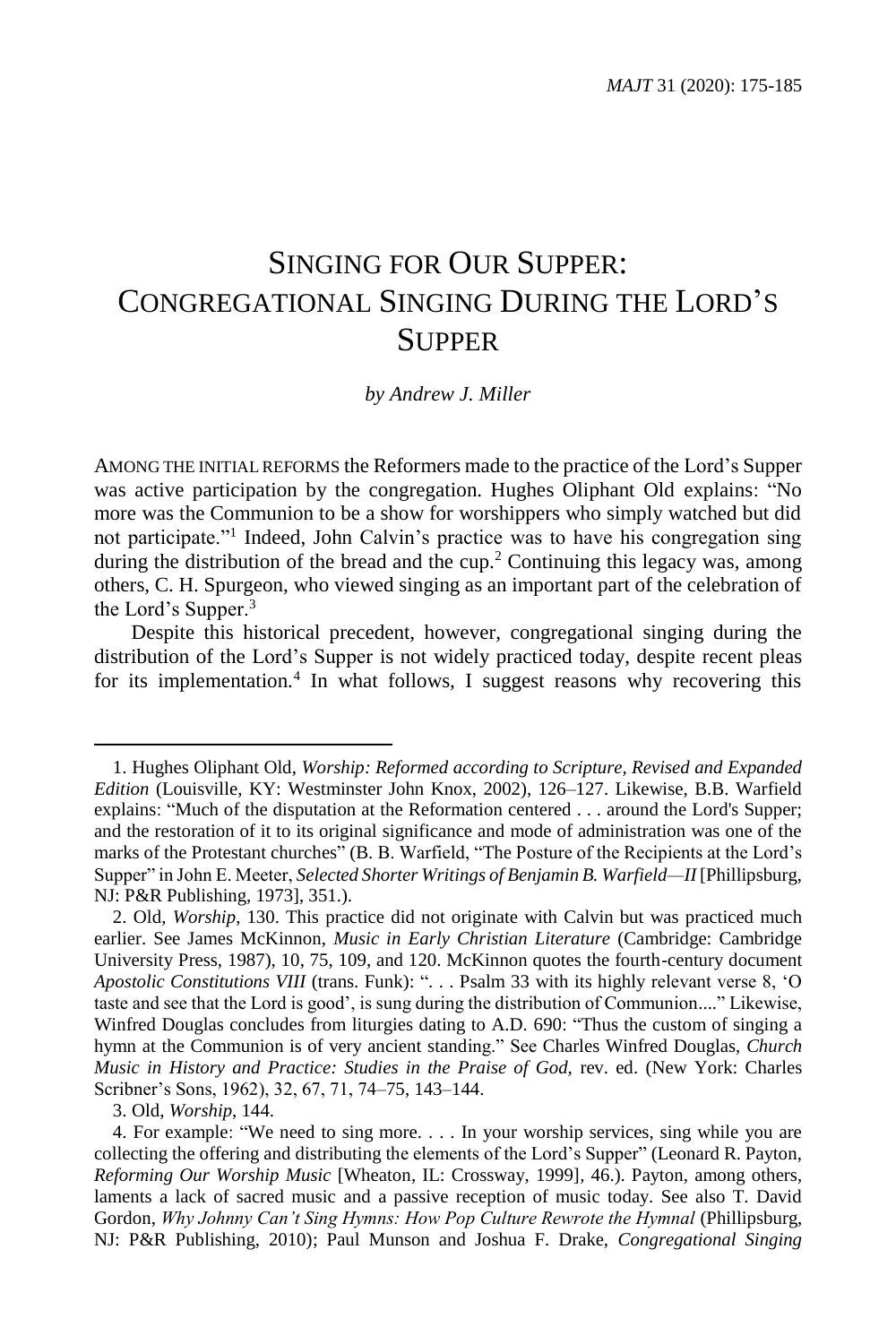practice would benefit God's people. While there is nothing wrong with silence at various times during a worship service, there are good reasons for us to "sing for our Supper."

#### 1.1. A Foretaste of Heavenly Praise

One glorious reason to sing hymns during the distribution of the elements is that making our celebration rich with song previews the wedding feast of the Lamb and his bride. The Orthodox Presbyterian Church's *Directory for the Public Worship of God* explains that the Supper points us to that feast: "The Supper is also a bond and pledge of the communion that believers have with him and with each other as members of his body . . . (1 Cor. 10:17). The Supper anticipates the consummation of the ages, when Christ returns to gather all his redeemed people at the glorious wedding feast of the Lamb."<sup>5</sup> There at the final wedding feast, songs of joy will be sung (Rev. 19:5–9).

As a foretaste of heaven, singing unites congregants as they join their voices in praise, reminding them that the Lord's Supper is a communal meal. We partake as individuals, but we are also a united body through Christ. Instead of only doing an individual activity, inspecting our own hearts and meditating on the gospel, we are also doing a corporate activity, singing together, as in Romans 15:5–6: ". . . together you may with one voice glorify the God and Father of our Lord Jesus Christ." Paul Jones explains: "Singing hymns is a unifying activity, for when we sing we lift up our voices as one to God."<sup>6</sup>

Corporate singing is also a proclaiming *together* of God's Word. What better way to spend those minutes of passing the bread and the cup than by proclaiming together the gospel of Jesus's blood and righteousness? When we sing hymns together during the distribution, it is another form of "proclaim[ing] the Lord's death until he comes" (1 Cor. 11:26), a corporate form. As such, "singing for our Supper" engages congregants in an active response to what God has done and mimics the wedding feast of the Lamb.

# 1.2. Singing Guides Believers

A second support for "singing for our Supper" comes from the power of music to shape us. I hardly need to argue that music powerfully affects human beings,

<sup>(</sup>CreateSpace Independent Publishing, 2016), 52–53, 107–110; Paul S. Jones, *Singing and Making Music: Issues in Church Music Today* (Phillipsburg, NJ: P&R Publishing, 2006), 149.

<sup>5.</sup> *The Book of Church Order of the Orthodox Presbyterian Church* (Willow Grove, PA: The Committee on Christian Education of the Orthodox Presbyterian Church, 2015)*,* 152 (III.C.2).

<sup>6.</sup> Jones, *Singing and Making Music*, 80. Ambrose of Milan (354–430) concurs: "For this is a symphony, when there resounds in the church a united concord of different ages and abilities as if of diverse strings. . . ." (*Expositio euangelii secundum Lucam* 7:238, quoted in Munson and Drake, *Congregational Singing*, 45.).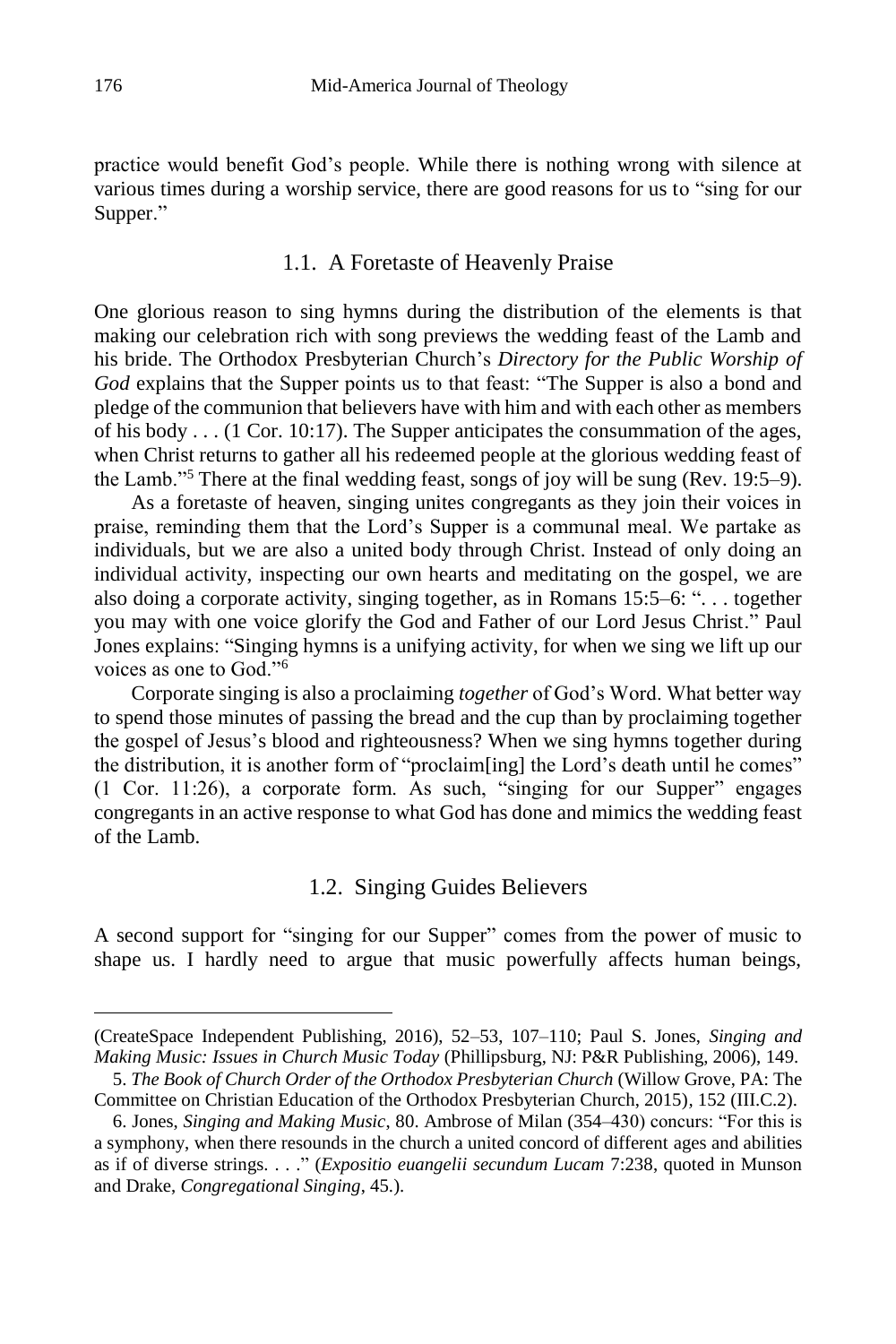something Martin Luther explained at length.<sup>7</sup> Likewise, there is great truth in the old saying attributed to Napoleon that the one who controls a nation's music controls the country.<sup>8</sup> Christians have their own version of this: "*Lex orandi, lex credenda*" (loosely translated as "the law of praying [is] the law of believing"). <sup>9</sup> The editors of the *Trinity Hymnal* explain this in their preface: "It is well known that the character of its song, almost equal with the character of its preaching, controls the theology of a church."<sup>10</sup> If we grant such a controlling place to music, it follows that singing during the distribution of the elements can shape our understanding of the sacrament in a beneficial way.

Luther saw music as an important teaching vehicle. Sacred music has a didactic role. He wrote: "Music and notes, which are wonderful gifts and creations of God, do help gain a better understanding of the text, especially when sung by a congregation and when sung earnestly."<sup>11</sup> We might say that singing hymns during distribution then helps us to "discern the body of Christ," in that it helps us to understand the gospel, insofar as the hymns sung express the gospel.<sup>12</sup> As Augustine remarked upon hearing hymns in worship: "The sounds flowed into my ears and the truth was distilled into my heart."<sup>13</sup>

Luther went so far as to say that we are *strengthened* by singing God's praises because the hymns we sing are linked to the ministry of the Word: "We have put this music to the living and holy Word of God in order to sing, praise and honor it. . . . He is thereby praised and honored, and we are made better and stronger in faith when his

<sup>7.</sup> Luther wrote: "next to the Word of God, the noble art of music is the greatest treasure in the world. It controls our thoughts, minds, hearts, and spirits. . . . Our dear fathers and prophets did not desire without reason that music be always used in the churches. Hence, we have so many songs and psalms" (Martin Luther, "Preface to Georg Rhau's *Symphoniae iucundae* (1538)," in *Liturgy and Hymns*, vol. 53 of *Luther's Works*, ed. Helmut T. Lehmann (Philadelphia: Fortress Press, 1965), 322. (Note: Rhau's work was a collection of chorale motets published in 1538.)

<sup>8.</sup> Napoleon is purported to have said: "Give me control over he who shapes the music of a nation, and I care not who makes the laws."

<sup>9.</sup> See Payton, *Reforming Our Worship,* 31.

<sup>10.</sup> *Trinity Hymnal* (Philadelphia, PA: Great Commissions Publications, 1961), cited in Gordon, *Why Johnny Can't Sing Hymns*, 35.

<sup>11.</sup> Martin Luther, "Treatise on the Last Words of David," in *Notes on Ecclesiastes, Lectures on the Song of Solomon, Treatise on the Last Words of David,* vol. 15 of *Luther's Works*, ed. Jaroslav Pelikan (Saint Louis, MO: Concordia Publishing House, 1972), 273-74; and Martin Luther, "Preface to the Burial Hymns (1542)," in *Luther's Works,* 53:327; quoted in Jones, *Singing and Making Music*, 3–4.

<sup>12.</sup> This is briefly expressed also in Mark Ashton with C. J. Davis, "Following in Cranmer's Footsteps" in *Worship by the Book,* ed. D. A. Carson (Grand Rapids: Zondervan, 2002), 117.

<sup>13.</sup> Augustine, *Confessions,* trans. Henry Chadwick (Oxford: Oxford University Press, 1991), 9.6–7, 14–15.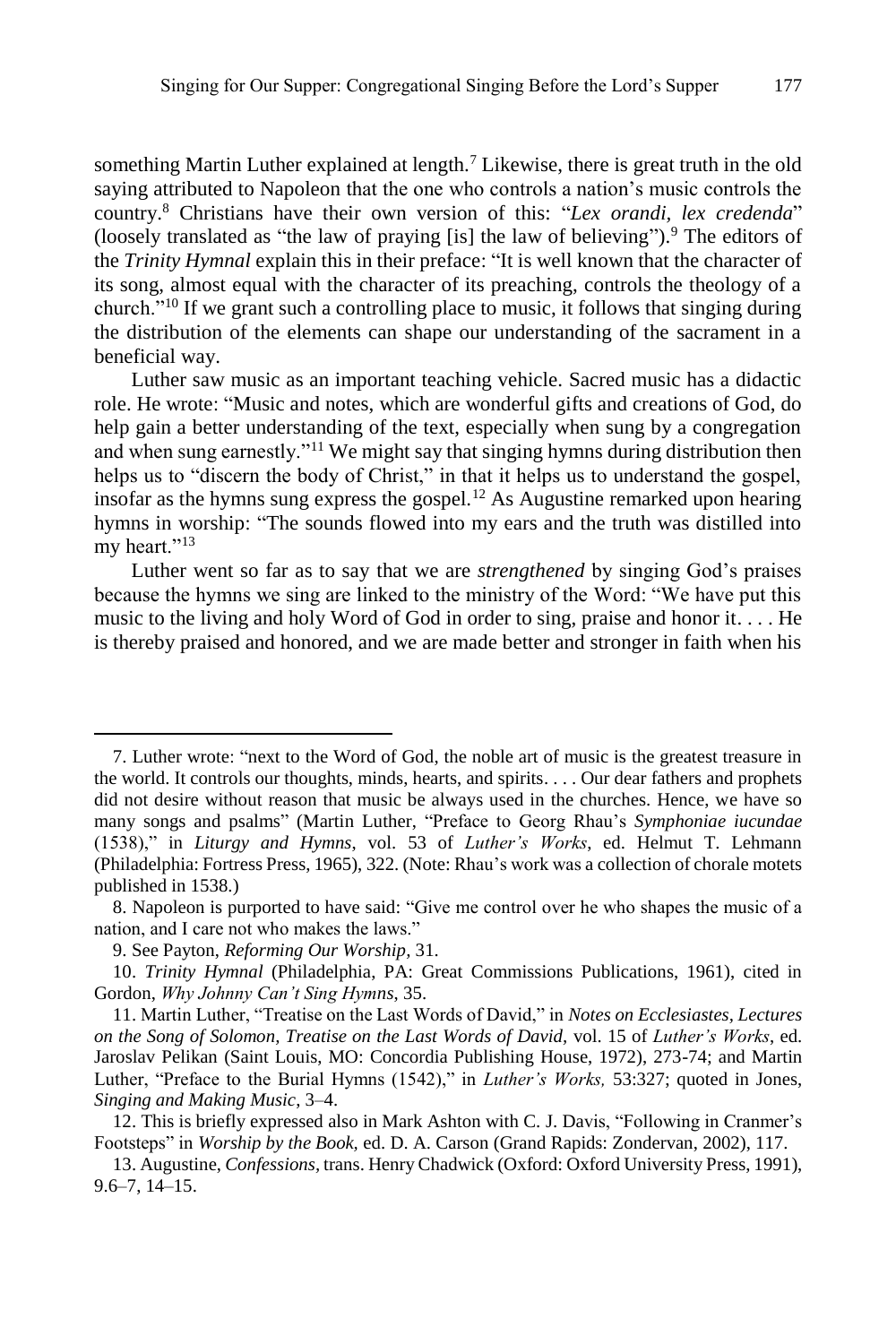holy Word is impressed on our hearts by sweet music."<sup>14</sup> This certainly fits with the insistence of the Reformed tradition that a church's "worship leader" be its minister of the Word. Likewise, Colossians 3:16 confirms the didactic purpose of song in its plural exhortation: "Let the word of Christ dwell in you richly, teaching and admonishing one another in all wisdom, singing psalms and hymns and spiritual songs, with thankfulness in your hearts to God."<sup>15</sup> We are encouraging one another as we praise God in song.<sup>16</sup>

The Reformers believed, writes Terry Johnson, that "singing the Word is sanctifying in the same way that reading and preaching the Word are (John 17:17; 1 Pet.  $2:1-2$ )."<sup>17</sup> This accords with the principle that our worship in song not only *reflects* our theology, but *guides* it. By singing during the distribution of the Lord's Supper, we shall subtly be shaped to instinctively look to Christ.

Particularly, singing hymns during the distribution gives direction to congregants in their participation of the Supper. They are shown what to reflect upon by the minister in his hymn choice. Whereas congregants can fall into morbid introspection that saps one's desire to celebrate the Supper and creates a dread of it, singing during the distribution of the elements provides direction to our reflection during those moments. A proper balance can be struck of mourning over personal sin, determining to pursue righteousness, and rejoicing in the gospel. We are encouraged not only to reflect on our sin, but also on the overwhelming and transforming grace of God.<sup>18</sup>

After all, corporate singing is a form of prayer. Our private individual prayers and meditations are guided by corporately praying in song hymns such as "Not What My Hands Have Done" or "When I Survey the Wondrous Cross." This guided meditation guards congregants against looking to themselves for righteousness, which is a real temptation for all of us. As Edward Fischer wrote: "where is the man or woman, that is truly in Christ, that findeth not in themselves an aptness to withdraw their hearts from Christ, and to put some confidence in their own works and doings?"<sup>19</sup>

<sup>14.</sup> As Jones concludes: "Luther believed that music should be composed to teach doctrine and to instruct young people—that by singing the Word of God, one's faith can be strengthened" (Jones, *Singing and Making Music*, 3–4.).

<sup>15.</sup> Citing this passage, Paul Jones explains: "The Bible is unambiguous in stating that sacred music has a spiritually educational purpose. The idea that singing the Word of God will strengthen one's understanding of it has biblical support" (Jones, *Singing and Making Music*, 6.). He gives Psalm 119:171–175 as an example, as well as Psalm 119:54.

<sup>16.</sup> See Munson and Drake, *Congregational Singing*, 55.

<sup>17.</sup> Terry L. Johnson, *Worshipping with Calvin: Recovering the Historic Ministry and Worship of Reformed Protestantism* (Grand Rapids: EP Books, 2014)*,* 53.

<sup>18.</sup> See the Westminster Larger Catechism Q&A 174 on what believers should do during the administration of the Lord's Supper.

<sup>19.</sup> Edward Fischer, *The Marrow of Modern Divinity* (Christian Focus, Scotland: 2009), 41.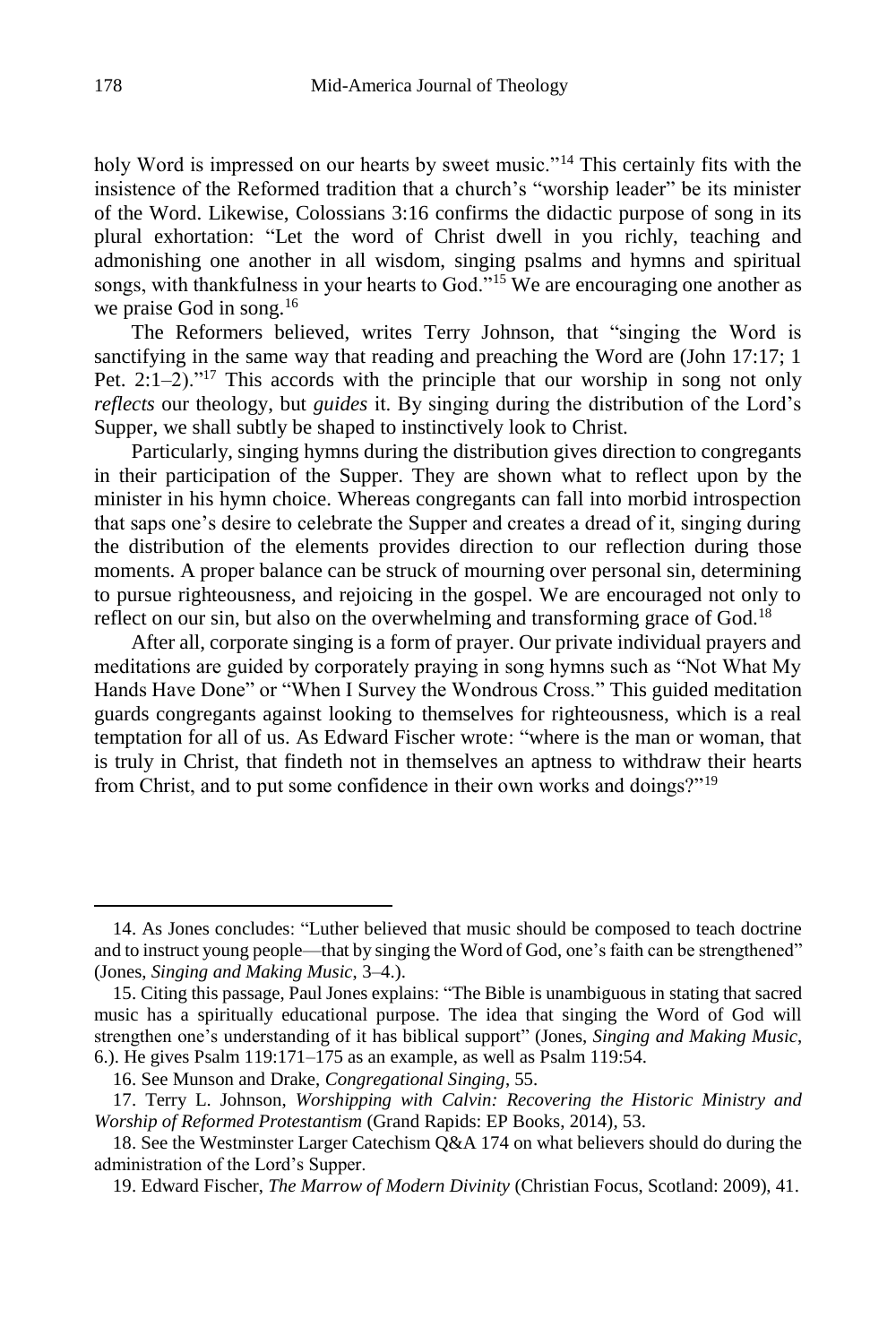#### 1.3. Singing Guards Believers

Furthermore, singing hymns during the distribution of the Lord's Supper positively *facilitates* our considering the gospel and keeps us from navel-gazing. It guards against overly focusing on ourselves and making the Lord's Supper something we attempt to earn. As one of the great transmitters of our Reformed tradition, Herman Bavinck, explains: "Of primary importance in the Lord's Supper is what God does, not what we do. The Lord's Supper is above all a gift of God, a benefit of Christ, a means of communicating his grace."<sup>20</sup> Likewise, Michael Horton writes: "The Supper is a means of grace for the weak, not a reward for the strong."<sup>21</sup> By focusing congregants on God's actions and promises, expressed in hymns, singing during the Supper reinforces the nature of communion as salve for sick souls.

Because faith is extrospective, outward looking, the Reformed tradition has recognized that we grow by looking outward—to Christ—rather than inward, to ourselves. Singing hymns that reflect the gospel during the distribution of communion guards against our human proclivity to self-reliance. Puritan Richard Sibbes said: "Satan knows that nothing can prevail against Christ, or those that rely upon his power. Therefore his study is how to keep us in ourselves."<sup>22</sup> Likewise, Scottish pastor Robert Murray M'Cheyne said: "For every look at yourself, take ten looks at Christ."<sup>23</sup> It is worth stating: the Lord's Supper is *about Christ* and his action. The Christocentric nature of our celebration of the Supper is supported by singing hymns concerning Christ.

<sup>20.</sup> Herman Bavinck, *Reformed Dogmatics*, ed. John Bolt, trans. John Vriend (Grand Rapids: Baker Academic, 2004), IV:567, cited in Richard Barcellos, *The Lord's Supper as a Means of Grace: More than a Memory* (Ross-shire: Christian Focus, 2013), 70.

<sup>21.</sup> Michael Horton, *The Christian Faith: A Systematic Theology for Pilgrims on the Way*  (Grand Rapids: Zondervan, 2011)*,* 819, cited in Barcellos, *The Lord's Supper as a Means of Grace*, 110. Horton adds: "The problem with the pietistic version of the Lord's Supper, therefore, is that in its obsession with the individual's inner piety, it loses much of the import of the feast a sacred meal that actually binds us to Christ and to each other. Instead of viewing it first as God's saving action toward us and then our fellowship with each other in Christ, we come to see it as just another opportunity to be threatened with the law. Instead of celebrating the foretaste of the marriage supper of the Lamb on Mount Zion, we are still trembling at the foot of Mount Sinai. It is no wonder, then, that there is a diminished interest in frequent communion" (Michael Horton, *God of Promise* [Grand Rapids: Baker, 2007], 160–61.). See also Howard Griffith, *Spreading the Feast: Instruction and Meditations for Ministry at the Lord's Table* (Phillipsburg, NJ: P&R Publishing, 2015), 32.

<sup>22.</sup> Richard Sibbes, *The Bruised Reed* (Edinburgh: Banner of Truth, 2011), 115, quoted by Douglas Bond, *Grace Works: And Ways We Think It Doesn't* (Phillipsburg, NJ: P&R Publishing, 2014), 129.

<sup>23.</sup> Robert Murray M'Cheyne, *Memoir and Remains of the Rev. Robert Murray M'Cheyne*  (Philadelphia, PA: Presbyterian Board of Publication, 1844), 293; cited in Bond, *Grace Works*, 294.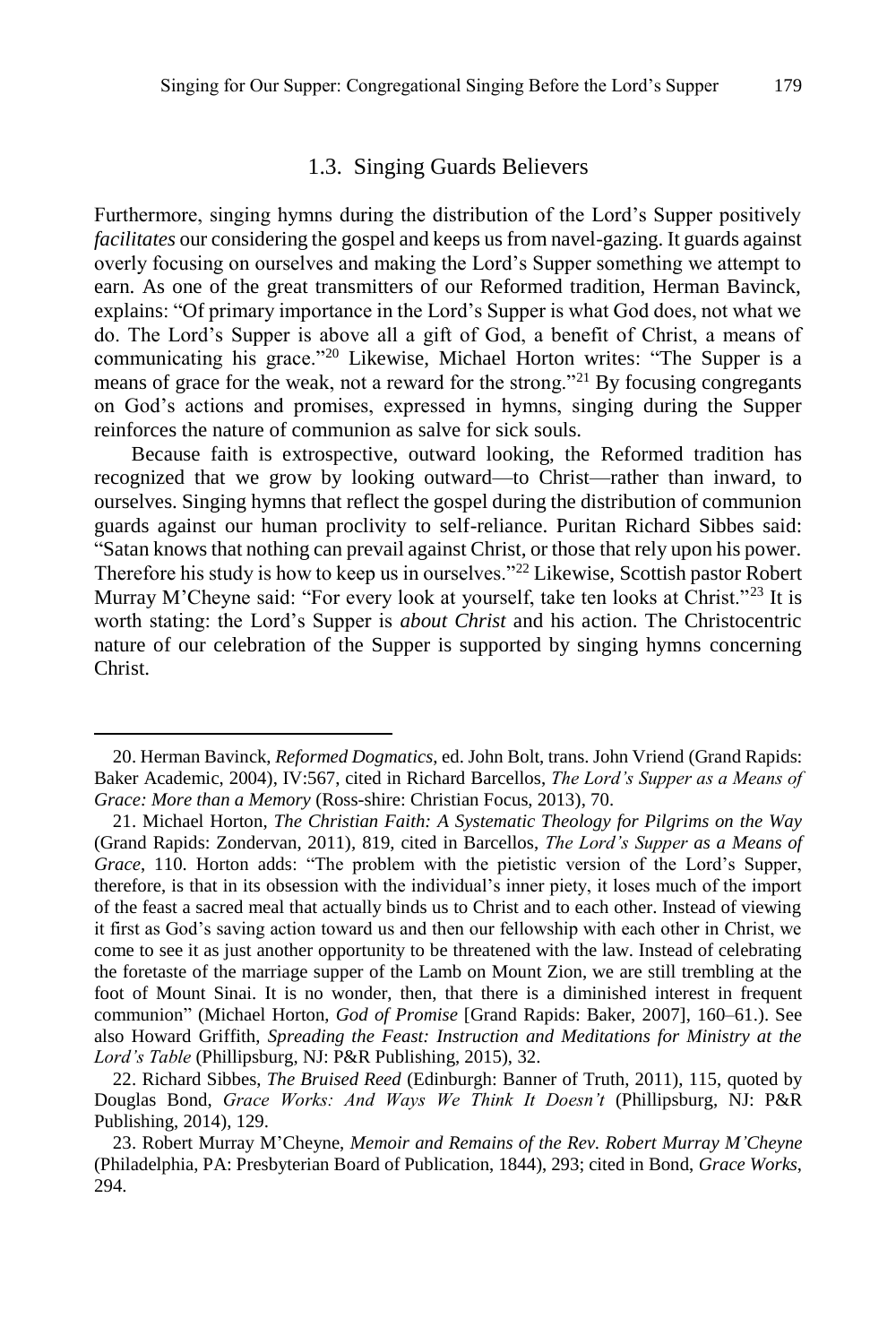Singing hymns of Christ during the distribution follows these principles. There are certainly differences of opinion on how Christians grow, the specifics of sanctification. But we can all agree with Paul's prayer for the Ephesians and his desire that they understand more of God's love in Christ, "the breadth and length and height and depth," of "the love of Christ that surpasses knowledge." One of the great blessings of the Lord's Supper is having a tangible assurance of God's love for us in Christ. By singing hymns about our redemption in Christ, we are encouraged to look outward, to him, rather than look within. We are reminded in our songs that "the surpassing power belongs to God and not to us" (2 Cor. 4:7) and that we "rely not on ourselves, but on God who raises the dead" (2 Cor. 1:9).

#### 1.4. Singing Promotes the Joy of the LORD

Just as singing hymns of God's grace keeps us from dwelling upon our failings, it also reminds us that the celebration of the Supper is joyful.<sup>24</sup> Singing is a natural way of rejoicing, as Scripture testifies in many places, such as Isaiah 27:2: "A pleasant vineyard, sing of it!" When something wonderful has happened, we sing to celebrate. While the Bible includes dirges and songs of mourning, it richly associates singing with *joy* (e.g., Zeph. 3:17). Singing celebrates redemption (e.g., Ex. 15).

Certainly, the Lord's Supper reflects upon the brutal death of Christ, and we are right to consider our sin and Christ's death with the utmost seriousness. Nevertheless, the Scriptures never leave us with only mourning over sin and over Christ's atoning death, but always transitions those tears of sadness into tears of joy. As Thomas Watson puts it: "Though we remember our sins with grief, yet we should remember Christ's sufferings with joy. Let us weep for those sins which shed his blood, yet rejoice in that blood which washes away our sins."<sup>25</sup> True repentance includes both a realization of "the filthiness and odiousness of . . . sins," *and* "the apprehension of . . . mercy in Christ" (WCF 15.2).

*The Directory for the Public Worship of God* suggests that the pastor administering communion may exhort his congregation: "With joyful hearts, in Christian love, partake of his Table, giving thanks for the great love that he has shown to us."<sup>26</sup> Our celebration of the Supper is a feast and not a funeral, the wine of the Supper is a drink of celebration, and singing hymns expressing the atoning work of Jesus Christ focuses us on the joy that flows from his victory over our sin.<sup>27</sup>

<sup>24.</sup> Old explains: "From the story of the wedding at Cana we understand that the sacrament [of the Lord's Supper] is a celebration of the joyful life of the coming kingdom" (Old, *Worship,*  116.).

<sup>25.</sup> Thomas Watson, *The Lord's Supper* (Edinburgh: Banner of Truth, 2004), 67.

<sup>26.</sup> *The Book of Church Order,* 153–154 (III, C.4).

<sup>27.</sup> Howard Griffith put it well in his book *Spreading the Feast*: "We are to come [to the Lord's Supper] with deep joy and deep solemnity. . . . Think, for example, of a wedding. For most of us, there is no happier event. . . . We are to come to this Table with profound joy" (Griffith, *Spreading the Feast*, 63.).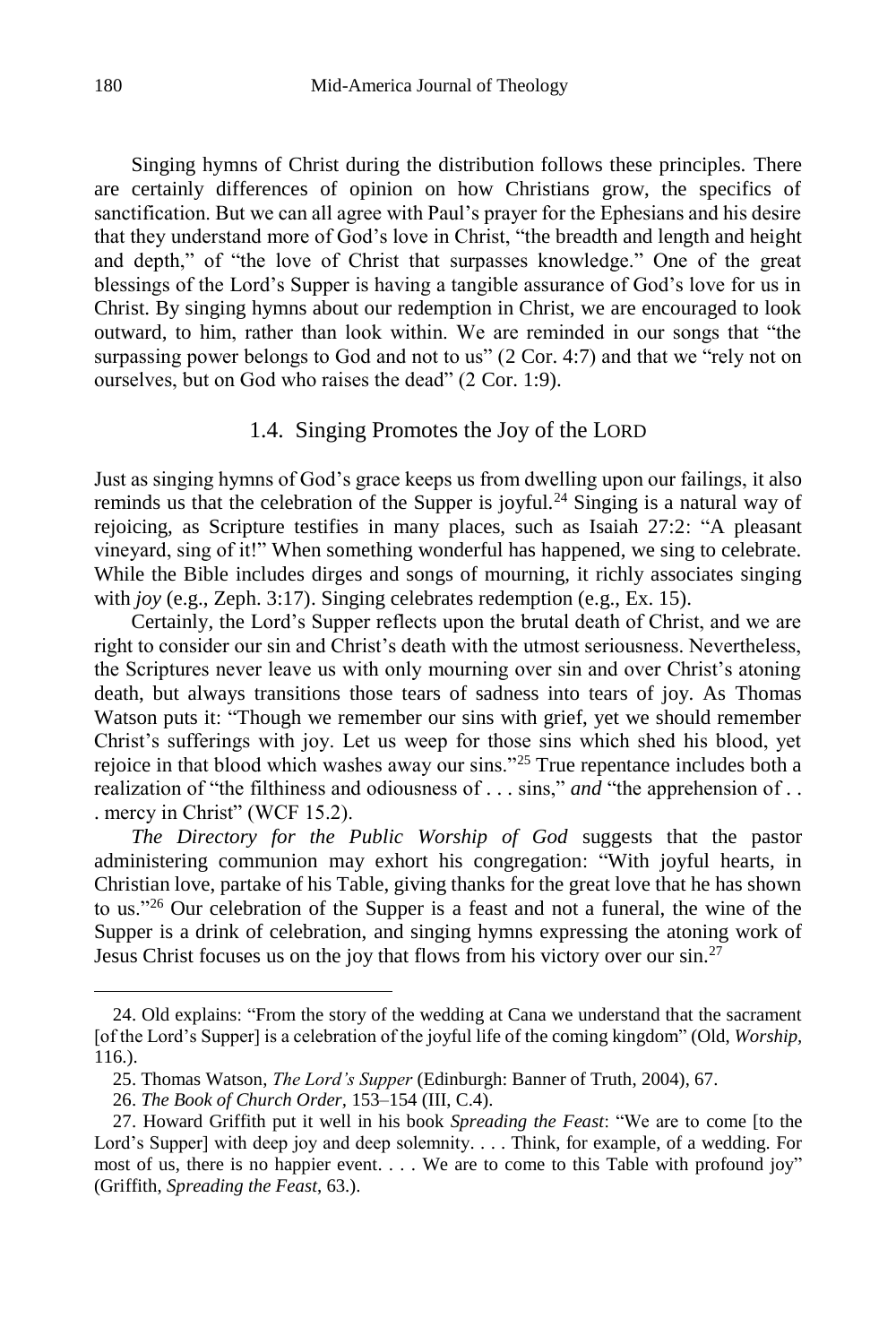Richard Barcellos, writing on how the Lord's Supper is indeed a "means of grace," whereby God's people are strengthened, explains: "Because it is a means of grace for believing sinners, though seriousness and reverence and awe are certainly appropriate, joy and hope ought to have their place as well because we are feasting upon Christ, further tasting that the Lord is good, and being helped along as pilgrims in a foreign land."<sup>28</sup> The Spirit of God indeed *strengthens* us through fostering joy in our hearts—joy not based on our obedience during the past week, but upon what Christ has done. We should remember that the people of God mourning over their sin in Nehemiah 8:10 were told: "do not be grieved, for the joy of the LORD is your strength."

The more the Lord's Supper is treated as a funeral or a time of morbid introspection, the less congregants will want to celebrate it. On the other hand, if singing hymns increases our joy and peace by focusing us on the gospel in the celebration of communion, then it follows that we will desire to partake of it frequently, as we ought. $29$ 

## 1.5. What About Self-Examination?

Anecdotally, one finds that those most opposed to singing during distribution are those concerned—and rightfully so—with properly examining themselves.<sup>30</sup> They emphasize 1 Corinthians 11:28: "Let a person examine himself, then, and so eat of the bread and drink of the cup." Indeed, this is a critical part of our celebration of the Lord's Supper. However, it should not obscure our focus on Christ; and more practically—it cannot be fully done in the five minutes of distribution.<sup>31</sup>

<sup>28.</sup> Barcellos, *The Lord's Supper as a Means of Grace*, 110.

<sup>29.</sup> If we believe that the Lord's Supper is a means of grace, we should eagerly desire to partake of it. Calvin wrote: "All, like hungry men, should flock to such a bounteous repast" (Calvin, *Institutes*, 4.17.46, cited in Griffith, *Spreading*, 54.).

<sup>30.</sup> For example, while admitting that music should surround the celebration and be directive of our reflection, Rayburn argues for silence during the Lord's Supper. He quotes Oswald Milligan, saying: "silence . . . has the inestimable advantage of providing a time when the voice of man being hushed, Christ is left free to speak His own word to the soul that waits upon Him" (Oswald Milligan, *The Ministry of Worship* [London: Oxford University Press, 1941], 113, quoted in Robert G. Rayburn*, O Come, Let Us Worship: Corporate Worship in the Evangelical Church* [Grand Rapids: Baker Book House, 1980], 269.).

<sup>31.</sup> Barcellos explains: ". . . it seems to me that the self-examination should take place prior to coming to the Supper, not at the communion service." He then adds: "In my experience, this verse is often used for individuals to examine, for instance, how many times they read their Bible or how long and fervent their prayers were in the recent past. If they fail the test, a form of self-excommunication is enacted and the Supper is not taken. For some, this may even be viewed as an act of piety and reverence. Though we ought to read our Bibles and pray privately, I do not think this is what Paul had in mind. I rather think that since no one reads their Bibles and prays perfectly, instead of being an argument not to take the Supper it is just the opposite" (Barcellos, *The Lord's Supper*, 109-10.). See also Griffith, *Spreading the Feast*, 58–65.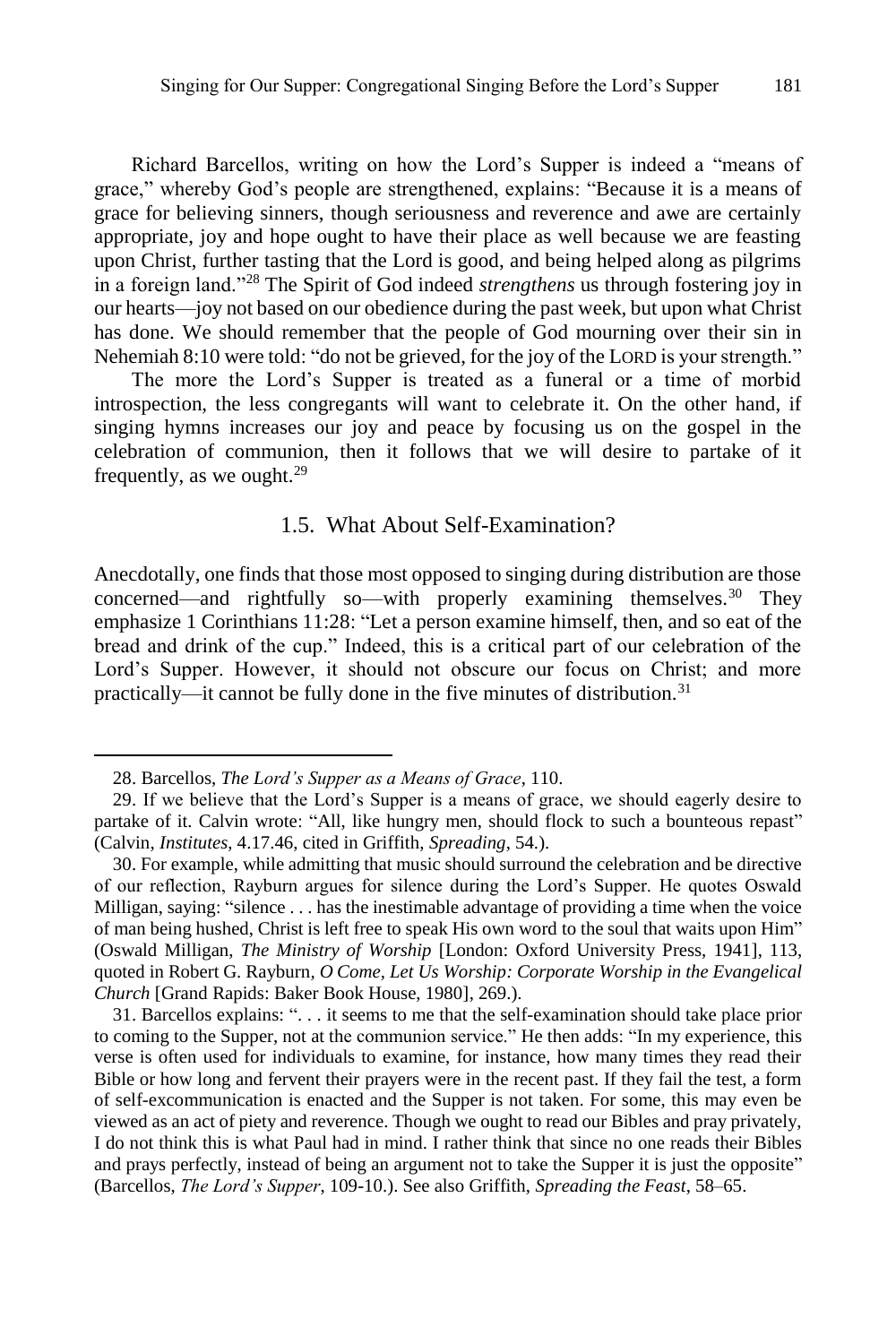The Westminster Larger Catechism, summarizing Scripture's teaching on this self-examination in Q&A 171, implies an operation demanding far more than five minutes. Much is demanded of a person *before* the bread and the cup are even distributed:

They that receive the sacrament of the Lord's supper are, before they come, to prepare themselves thereunto, by examining themselves of their being in Christ, of their sins and wants; of the truth and measure of their knowledge, faith, repentance; love to God and the brethren, charity to all men, forgiving those that have done them wrong; of their desires after Christ, and of their new obedience; and by renewing the exercise of these graces, by serious meditation, and fervent prayer.

What is described here cannot be accomplished exclusively in five to ten minutes of a worship service; this calls us to self-examination as a way of life. Clearly, the distribution of the Lord's Supper is not the one time and place where God's people can spend time examining themselves. God's people ought to be exhorted to spend time during the week in private worship and contemplation that prepares them for the Supper on the Lord's day.<sup>32</sup> The examination that occurs during the distribution of the elements is an extension of a much larger calling. Therefore, it should not be viewed as an "either-or" situation; a person can both examine himself *and* sing during the distribution of the elements.

Certainly, private meditation on Christ and silent self-examination during the distribution can be and has been edifying to many of God's people. At the same time, we must not give congregants the impression that five minutes of silent meditation are adequate to fulfill what is entailed in the quotes above from the Larger Catechism and 1 Corinthians  $11.28$ <sup>33</sup>

Furthermore, we should be aware of how people go beyond what 1 Corinthians 11 instructs. Addressing the 1 Corinthians passage, Gordon Fee writes:

This paragraph has had an unfortunate history of understanding in the church. . . . [The table] has been allowed to become a table of condemnation for the very people who most truly need that assurance of acceptance that this table affords—the sinful, the weak, the weary. One does not have to "get rid of the

<sup>32.</sup> Watson suggests: "The musician first puts his instrument in tune before he plays. The heart must first be prepared, and put in tune, before it goes to meet with God in this solemn ordination of the sacrament" (Watson, *The Lord's Supper*, 39.).

<sup>33.</sup> Our Puritan forefathers, for example, wrote extensively on preparation for the Lord's Supper. See Terry L. Johnson, *Serving with Calvin: Leading and Planning Services of Worship in the Reformed Church* (Grand Rapids: EP Books, 2015), 253.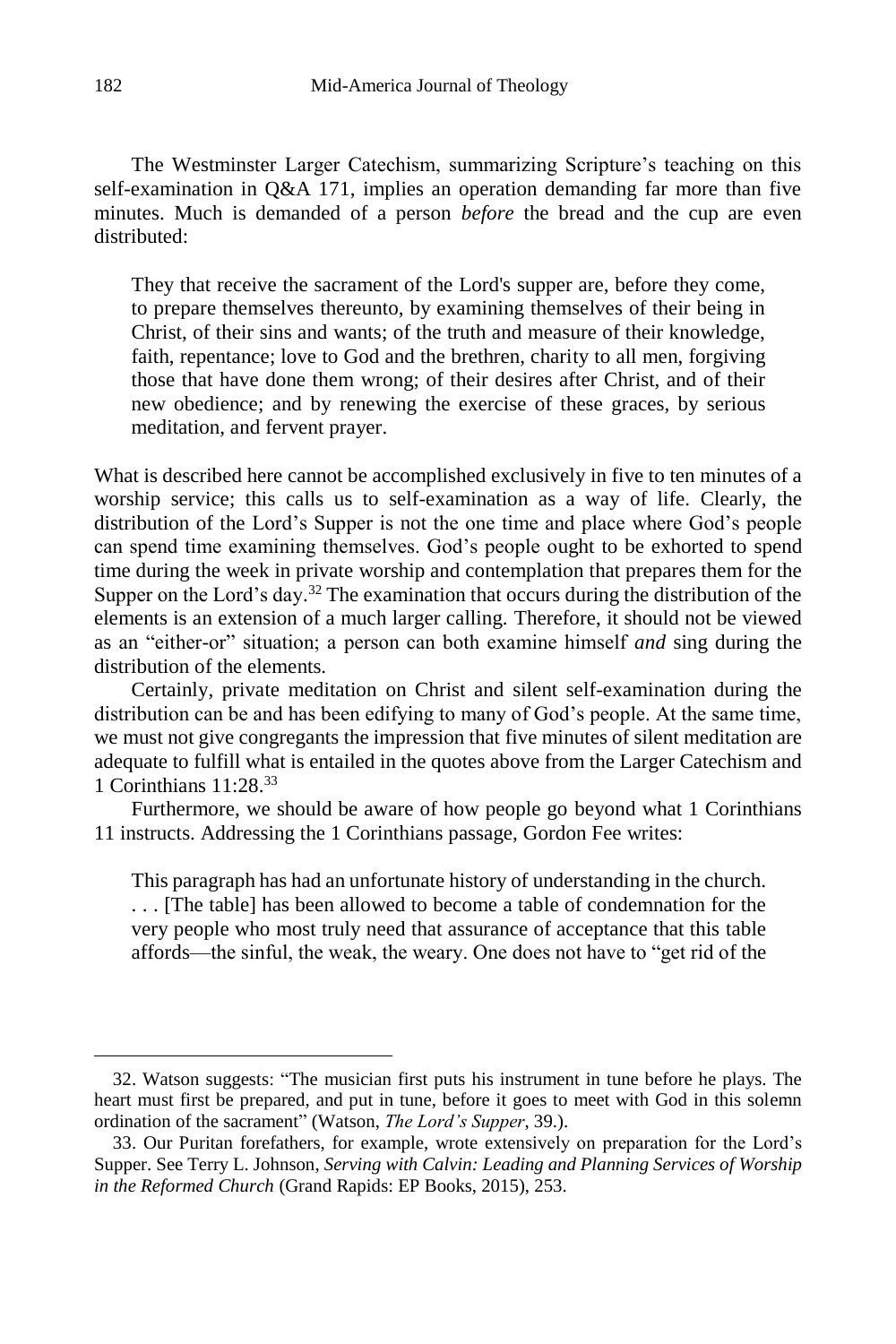sin in one's life" in order to partake. Here by faith one may once again receive the assurance that "Christ receiveth sinners."<sup>34</sup>

Likewise, John Calvin further critiques the idea that preparation for the Supper consists of intense introspection. He compares it with Roman Catholicism when he writes: "The Papists . . . order all those who are about to receive the Supper to examine their lives carefully and anxiously, so that they may unburden all their sins in the ear of a priest. That is their method of preparation!"<sup>35</sup> Calvin said instead:

. . . the holy examination of which Paul is speaking is far removed from torture. Those people think that they are clear after they have tortured themselves with their thoughts for a few hours, and have let the priest into the secret of their shamefulness. It is another kind of examination that Paul requires here. This is the quickest and easiest method of preparation for you. If you want to derive proper benefit from this gift of Christ, you must bring faith and repentance.<sup>36</sup>

Thus, as one writer sums up: "the emphasis of preparation should be on Christ's invitation for repentant sinners—not on the exercise of rigorously trying one's conscience."<sup>37</sup> Calvin argues that pastors ought to invite believers to the Table in the following manner: "As being poor, come to a kindly giver; as sick, to a physician; as sinners, to the Author of righteousness; finally, as dead, to him who gives us life."38

# 1.6. Practical Considerations

It is my hope that this article fosters an openness to singing hymns during the Lord's Supper—or at the very least, that the article clarifies why some in the Reformed tradition would believe it wise to do so. As evidenced by the above quotations, there is broad support for the principles that lie behind "singing for our Supper."

I have also sought to anticipate and answer possible objections. Singing in the Supper is not done to avoid uncomfortable silence, or because we are unconcerned with examining ourselves, or because we are trying to be "high church." Nevertheless, one might wonder, what does this look like in practice? Below are a few humble suggestions for the implementation of "singing" in the Supper.

<sup>34.</sup> Gordon Fee, *The First Epistle to the Corinthians*, The New International Commentary on the New Testament (Grand Rapids: Eerdmans, 1987), 566–567.

<sup>35.</sup> John Calvin, *First Corinthians*, ed. David W. Torrance and Thomas F. Torrance (Grand Rapids: Eerdmans, 1960), 253.

<sup>36.</sup> Calvin, *First Corinthians,* 253.

<sup>37.</sup> Jeffrey T. Hamling, "Receiving Christ Better: The Eucharistic Theology of Robert Bruce" (MA Thesis, Reformed Theological Seminary, 2006), 102.

<sup>38.</sup> John Calvin, *Institutes of the Christian Religion*, trans. Ford Lewis Battles (Philadelphia, PA: Westminster Press, 1960), 4.17.42.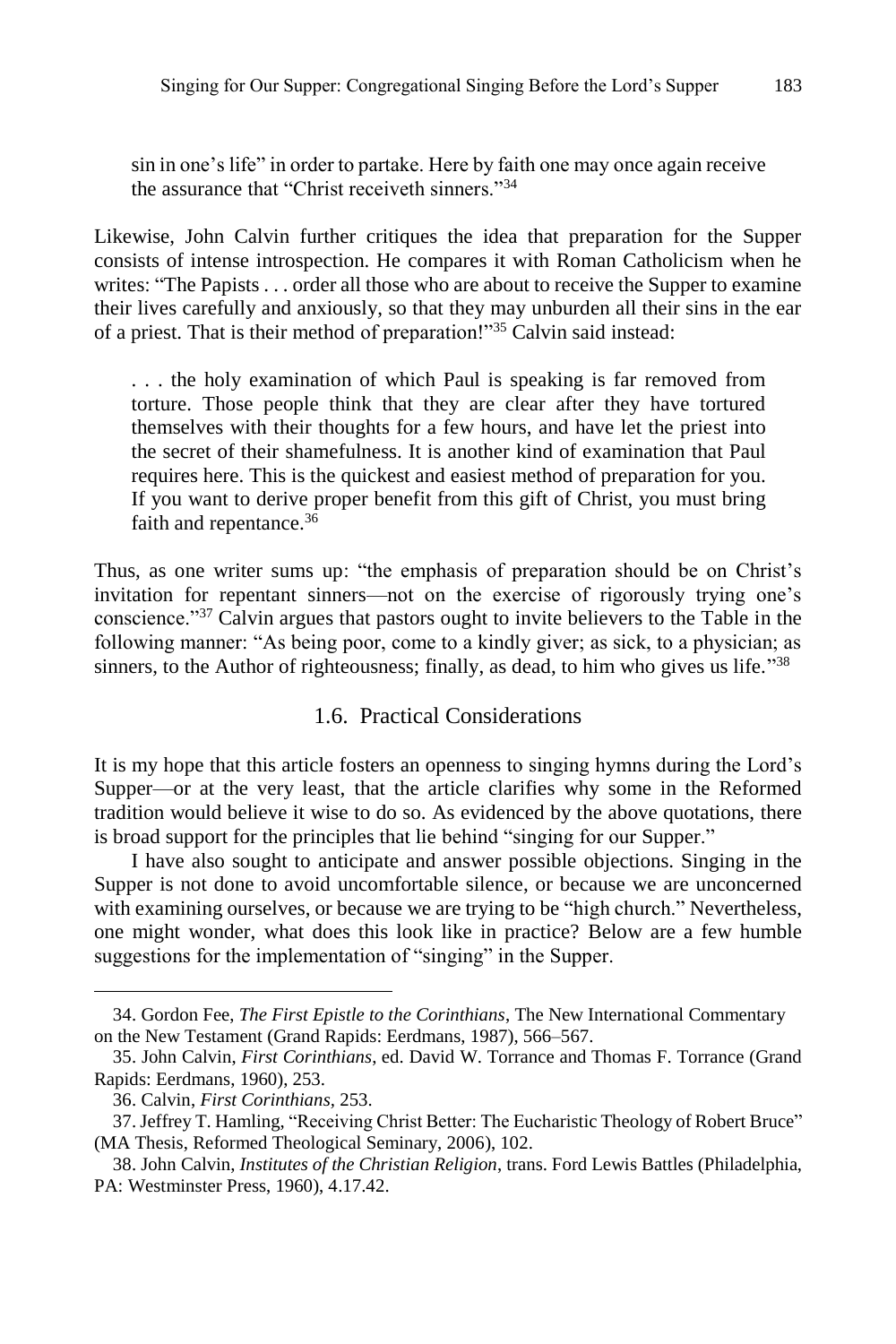The leadership of a local church might begin to incorporate this practice slowly, singing during the distribution only on occasion. Weekly celebration of the Supper facilitates variety particularly well—a church could alternate between distributing the elements with singing one Sunday, and with silent reflection the next.

Typically, the hymn should be timed to end right around the time the bread or the cup is fully distributed, though there is no problem if it ends before or after. Depending on the size of the congregation and the time it takes to distribute the elements, longer or shorter hymns can be chosen. For example, "God, Be Merciful to Me" has six stanzas and so could be divided into two, the first three stanzas sung during the distribution of the bread and then the last three sung during the distribution of the cup. Alternatively, "Till He Come" could be sung during one element's distribution and "Thy Works, Not Mine, O Christ" could be sung during the other's distribution.

It seems advisable that the hymns selected should be those that the elders have memorized, as it is unlikely that they will be able to bring their hymnals along with them as they distribute the elements. Elders can be encouraged to memorize the hymns that feature frequently with the Supper.

While standing during singing is typically to be preferred, when it comes to "singing for our Supper," it is more practical for the congregation to remain seated.

Based on the principles expounded above, it seems wise that the hymns chosen will be more specific than general, for example, they should be about the life we have in Christ and through his work and the application of salvation by the Spirit, rather than a hymn of God's greatness or kingship.<sup>39</sup> "All People That on Earth Do Dwell" is a wonderful hymn, but others that speak more specifically to the realities represented by communion should be favored for singing during the celebration of the Supper.

## Conclusion

In my opinion, not enough has been written as a rationale for the circumstances of how believers celebrate the Lord's Supper. Even less has been written about the singing of hymns during the distribution of elements. On the other hand, thoughtful Christians have been concerned with other details of our observance of the Supper for example, there are numerous examinations of whether we should use leavened or unleavened bread. It is my hope that this article will at the very least spur more thoughtful writing on this subject of Christian reflection during the Lord's Supper and singing during the distribution of the elements.

<sup>39.</sup> The Orthodox Presbyterian Church's *Directory for the Public Worship of God*, while not speaking of singing during distribution, does explain that *after* the Lord's Supper has been partaken, it is "well" that the congregation sing a hymn focused on Christ. It is quite appropriate to associate the singing of psalms or hymns with the Lord's Supper, and particularly, the directory notes: "a psalm or hymn that focuses on the benefits of Christ's death and the triumph of the gospel." One of the goals is "bringing forth gratitude and joy and renewed commitment of the believer to his Lord" (*The Book of Church Order*, 155 [III, C.7].).